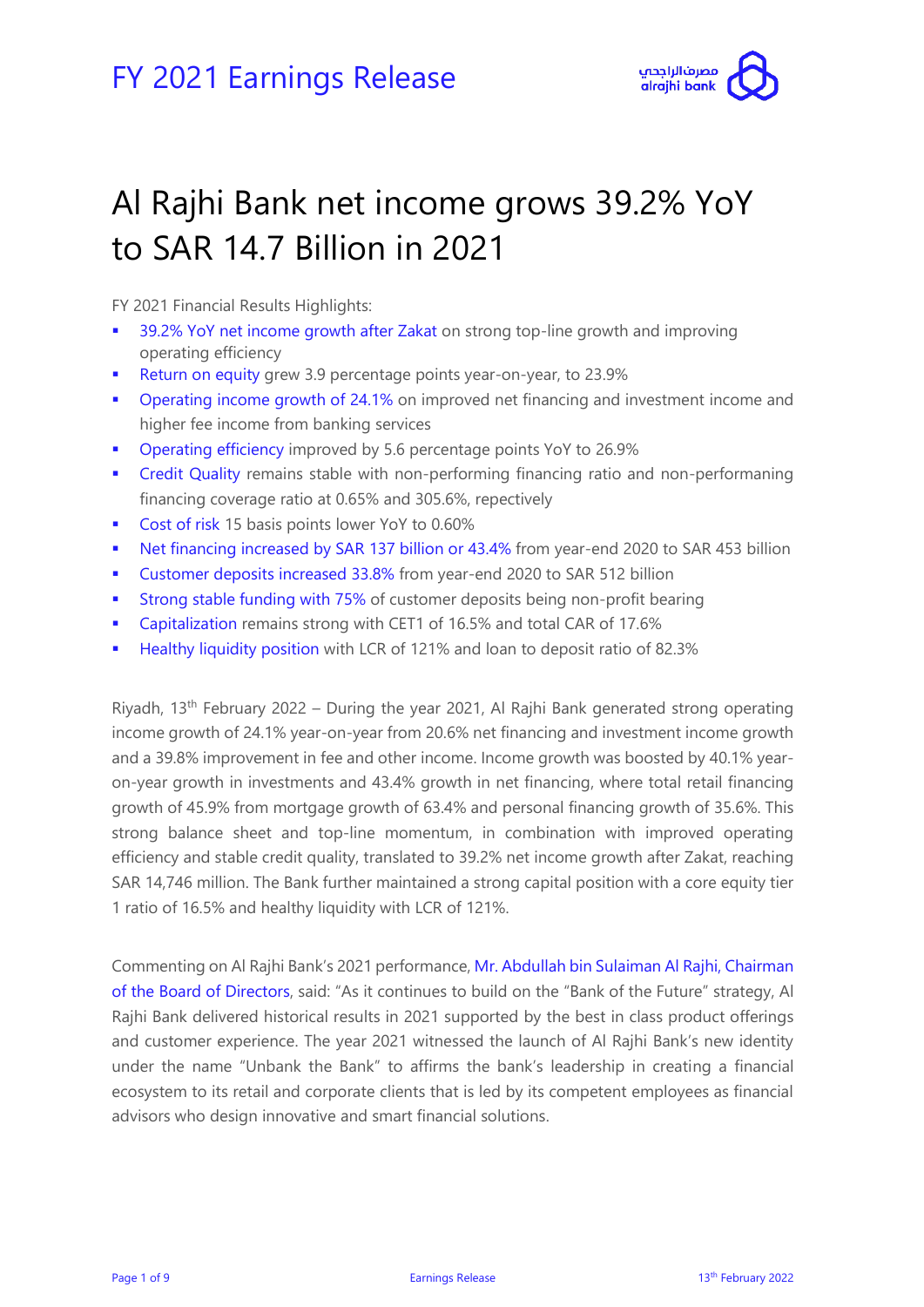

In 2021, we were able to grow the financing portfolio by 43.4% to SAR 453 billion and increase customers' deposits by 33.8% to SAR 512 billion. The growth in the financing portfolio was across all business segements driven by the good progress made on "Bank of the Future" strategy implementation. In Retail, financing portfolio registered a growth of 45.9% driven by a 63.4% growth in mortgage financing and 35.6% in personal financing. The progress in our strategy execution coupled with improved economic activities and outlook in Saudi Arabia resulted in growth of 24.1%, and 39.2% in operating income and net income, respectively. Additionally, ROE and ROA stands at 23.9% and 2.70%, respectively".

### **Performance Highlights**

#### Income Statement Summary

| SAR (mn)                                 | <b>FY 21</b> | <b>FY 20</b> | YoY<br>% | 4Q 21          | 3Q 21         | QoQ<br>% | 4Q 20   | YoY<br>% |
|------------------------------------------|--------------|--------------|----------|----------------|---------------|----------|---------|----------|
| Net financing & investment<br>income     | 20,392       | 16,913       | $+20.6%$ | 5,355          | 5,215         | $+2.7%$  | 4,638   | $+15.4%$ |
| Fees & other income                      | 5,324        | 3,808        | $+39.8%$ | 1,500          | 1,363         | $+10.1%$ | 1,155   | $+29.8%$ |
| <b>Total operating income</b>            | 25,716       | 20,721       | $+24.1%$ | 6,855          | 6,578         | $+4.2%$  | 5,794   | $+18.3%$ |
| Operating expenses                       | (6, 927)     | (6, 742)     | $+2.7%$  | (1,791)        | (1,754)       | $+2.1%$  | (1,763) | $+1.6%$  |
| <b>Pre-Provision Profit</b>              | 18,790       | 13,979       | $+34.4%$ | 5,064          | 4,824         | $+5.0%$  | 4,030   | $+25.6%$ |
| Total impairment charge                  | (2, 345)     | (2, 166)     | $+8.3%$  | (590)          | (594)         | $-0.6%$  | (550)   | $+7.3%$  |
| Net income for the period                | 16,445       | 11,814       | $+39.2%$ | 4,474          | 4,230         | $+5.8%$  | 3,480   | $+28.5%$ |
| Zakat                                    | (1,699)      | (1,218)      | $+39.4%$ | (461)          | (436)         | $+5.8%$  | (359)   | $+28.5%$ |
| Net income for the period<br>after Zakat | 14,746       | 10,596       | $+39.2%$ | 4,012          | 3,794         | $+5.8%$  | 3,121   | $+28.5%$ |
| Earnings per share (SAR)                 | 5.90         | 4.24         | $+39.2%$ | 1.60           | 1.52          | $+5.8%$  | 1.25    | $+28.5%$ |
| Dividends per share (SAR)                | 1.4          | 1.0          | $+40.0%$ | $\overline{0}$ | $\mathcal{O}$ |          | 1.0     |          |
| Return on equity                         | 23.87%       | 19.94%       | $+3.9%$  |                | 23.62%        |          |         |          |
| Return on assets                         | 2.70%        | 2.56%        | $+0.1%$  |                | 2.72%         |          |         |          |
| Net financing and investment<br>margin   | 4.21%        | 4.71%        | $-0.50%$ |                | 4.11%         |          |         |          |
| Cost to income ratio                     | 26.9%        | 32.5%        | $-5.6%$  |                | 26.7%         |          |         |          |
| Cost of risk                             | 0.60%        | 0.75%        | $-0.15%$ |                | 0.57%         |          |         |          |

Total operating income reached SAR 25,716 million in 2021, an increase of 24.1% compared with the same period last year. This improvement was driven by 20.6% year-on-year growth of net financing and investment income due to strong growth in the financing and investment portfolios, and despite a 50 basis points contraction in the net financing and investment margin to 4.21% resulting from the lower interest rate environment and escalated competition in the retail and corporate financing. Income growth was further aided by 39.8% year-on-year growth in fee and other income, where fee income on banking services grew 47.9% year-on-year.

Total operating income for the fourth quarter of 2021 amounted to SAR 6,855 million, an increase of 18.3% compared with the fourth quarter of 2020 and of 4.2% relative to the previous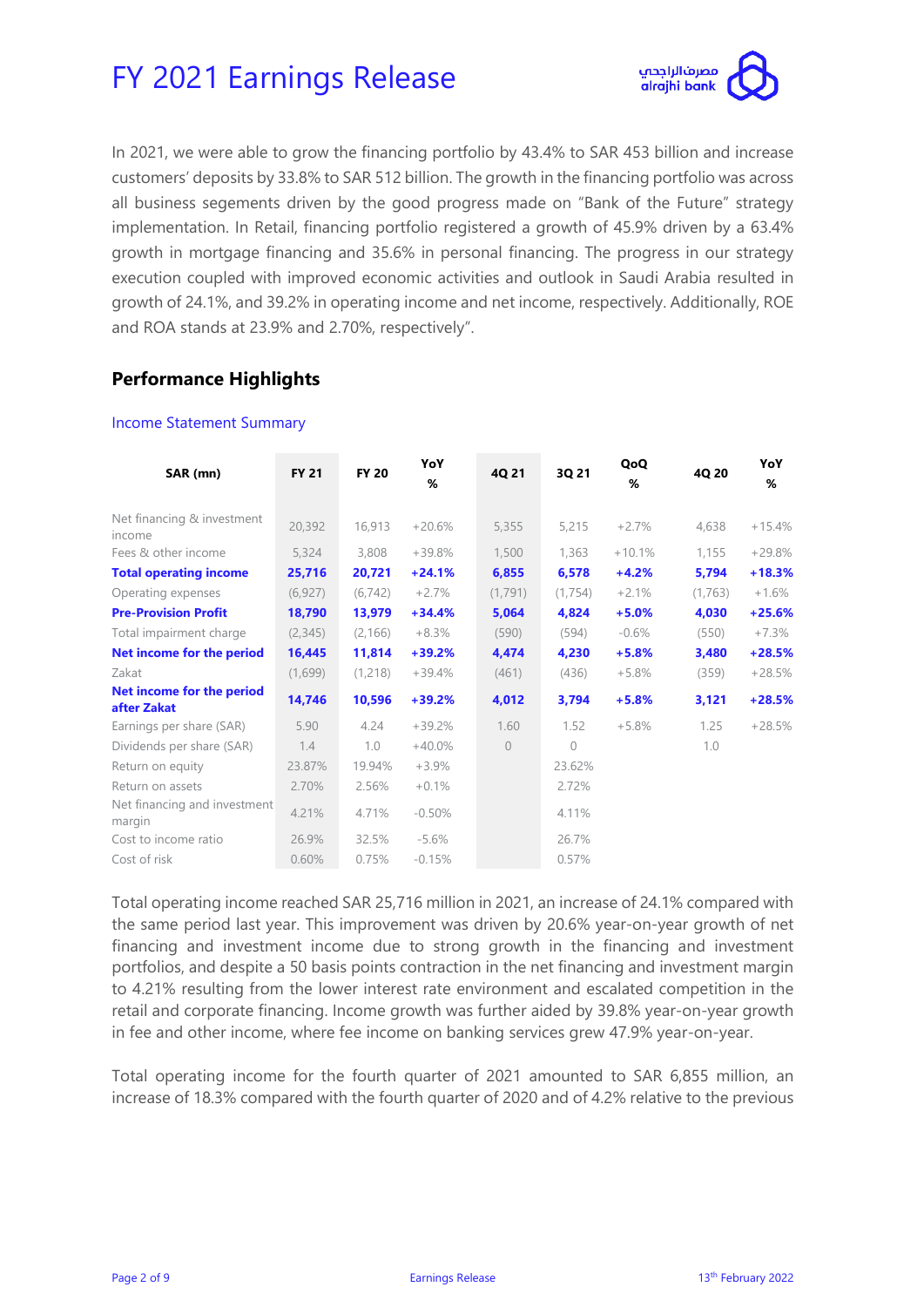

quarter. This growth was similarly driven by improvements across both net financing and investment income and fee income from banking services.

Operating expenses totalled SAR 6,927 million in 2021, a rise of only 2.7% year-on-year supporting 24.1% operating income growth. These positive "jaws" were enabled through efficiencies gained in the Bank's digital platforms and cost optimization initiatives which resulted in an improvement in the cost to income ratio of 5.6 percentage points year-on-year to 26.9%. Additionally, operating expenses for the fourth quarter of 2021 increased by a modest 1.6% compared with the corresponding quarter in 2020 and 2.1% relative to the previous quarter to SAR 1,791 million.

The net impairment charge for for the year 2021 amounted to SAR 2,345 million, 8.3% higher compared to last year driven by the financing portfolio growth and improved recoveries. The cost of risk for the year 2021 was 15 basis points lower at 0.60%. The non-performing financing ratio decreased marginally by 11 basis points from the start of the year to 0.65%, as credit quality remained stable during the year 2021. The non-performing financing coverage ratio stand at 305.6% as at 31 December 2021.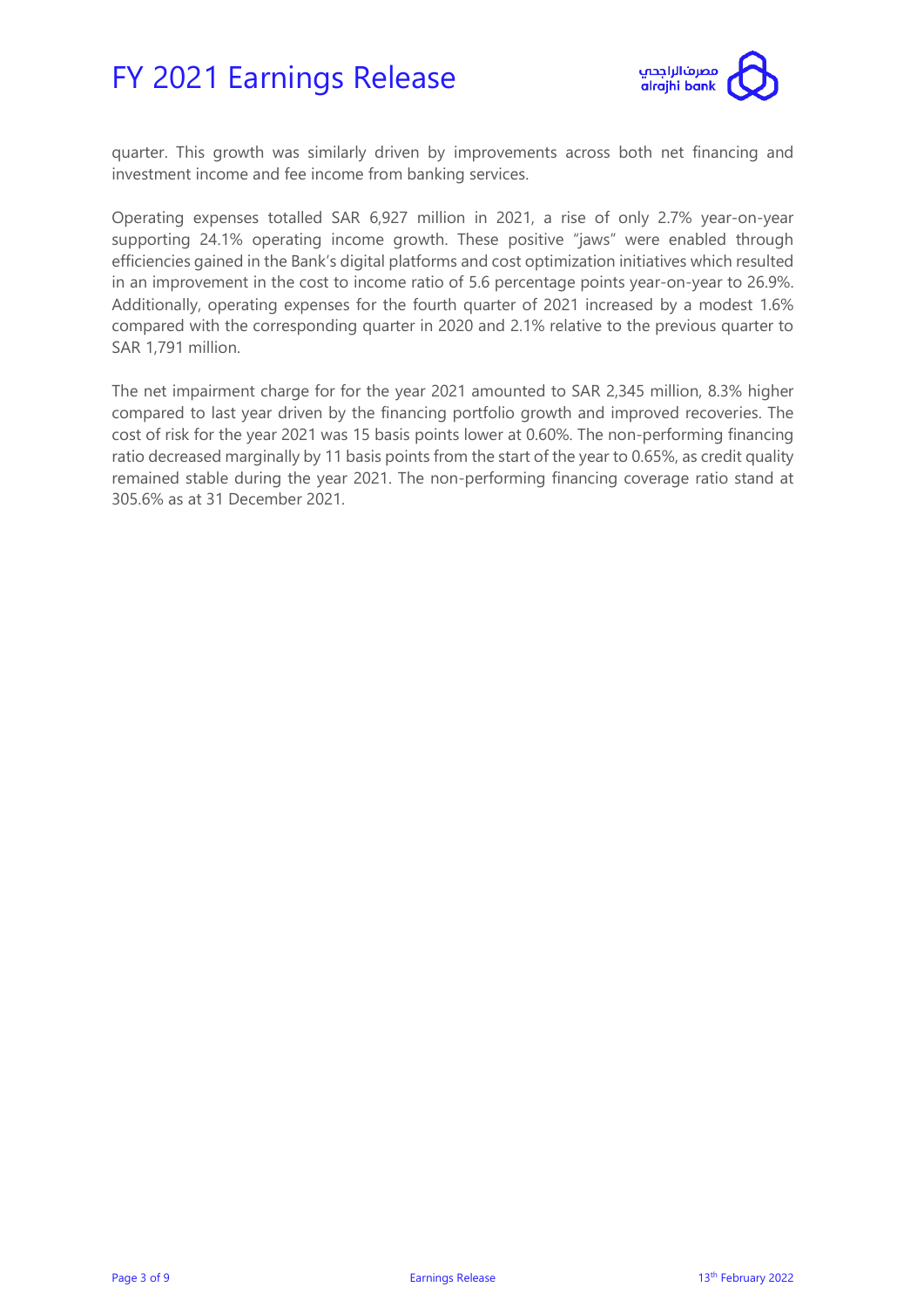

#### Balance Sheet Summary

| SAR (mn)                                           | 4Q 21   | 3Q 21   | QoQ<br>% | 4Q 20   | YoY<br>% |
|----------------------------------------------------|---------|---------|----------|---------|----------|
| Cash & balances with SAMA & other central<br>banks | 40,363  | 34,420  | $+17.3%$ | 47,363  | $-14.8%$ |
| Due from banks & other Fls                         | 26.065  | 27.518  | $-5.3%$  | 28,655  | $-9.0\%$ |
| Investments, net                                   | 84,433  | 82,048  | $+2.9%$  | 60,285  | $+40.1%$ |
| Financing, net                                     | 452,831 | 420,954 | $+7.6%$  | 315,712 | $+43.4%$ |
| Other assets, net                                  | 19,979  | 17,745  | $+12.6%$ | 16,810  | $+18.9%$ |
| <b>Total assets</b>                                | 623,672 | 582,684 | $+7.0%$  | 468,825 | +33.0%   |
| Due to banks and other financial institutions      | 17,952  | 14,733  | $+21.8%$ | 10,764  | $+66.8%$ |
| Customers' deposits                                | 512,072 | 478,331 | $+7.1%$  | 382,631 | $+33.8%$ |
| Other liabilities                                  | 26,339  | 25,984  | $+1.4%$  | 17,311  | $+52.1%$ |
| <b>Total liabilities</b>                           | 556,363 | 519,048 | $+7.2%$  | 410,706 | $+35.5%$ |
| <b>Total shareholders' equity</b>                  | 67,309  | 63,637  | $+5.8%$  | 58,119  | $+15.8%$ |
| Risk weighted assets                               | 425,629 | 395,766 | $+7.5%$  | 323,009 | $+31.8%$ |
| CET 1 ratio                                        | 16.5%   | 16.8%   | $-0.3%$  | 18.0%   | $-1.5%$  |
| Total capital adequacy ratio                       | 17.6%   | 17.9%   | $-0.3%$  | 19.1%   | $-1.5%$  |
| Liquidity coverage ratio (LCR)                     | 121%    | 125%    | $-4.1%$  | 155%    | $-23.3%$ |
| Basel III leverage ratio                           | 11.0%   | 11.2%   | $-0.2%$  | 12.0%   | $-1.0\%$ |
| Loan to Deposit Ratio                              | 82.3%   | 82.7%   | $-0.4%$  | 78.8%   | $+3.5%$  |
| Non-performing loan ratio                          | 0.65%   | 0.67%   | $-0.02%$ | 0.76%   | $-0.11%$ |
| Non-performing loan coverage ratio                 | 305.6%  | 307.5%  | $-1.9%$  | 305.6%  | $+0.0\%$ |

Total assets reached SAR 624 billion as at 31 December 2021, an increase of 33.0% compared to the 31 December 2020 and 7.0% from 30 September 2021, from strong growth in the financing and investments portfolios.

Net financing grew 43.4% during the year 2021 to reach SAR 453 billion, where strong growth was registered across the retail, corporate and SME financing portfolios. In retail, 45.9% year-todate financing growth was driven by 63.4% growth in residential financing. Supporing the growth in the asset side, customer deposits increased 33.8% in 2021 to SAR 512 billion. Nonprofit bearing deposits continued to represented a significant proportion of total deposits of 75% as at 31 December 2021.

Al Rajhi Bank continued to maintain its strong capitalization profile with core equity tier 1 and total capital adequacy ratios of 16.5% and 17.6%, respectively as at 31 December 2021. The Bank's liquidity position remained healthy with a liquidity coverage ratio of 121% and loan to deposit ratio of 82.3% as at 31 December 2021.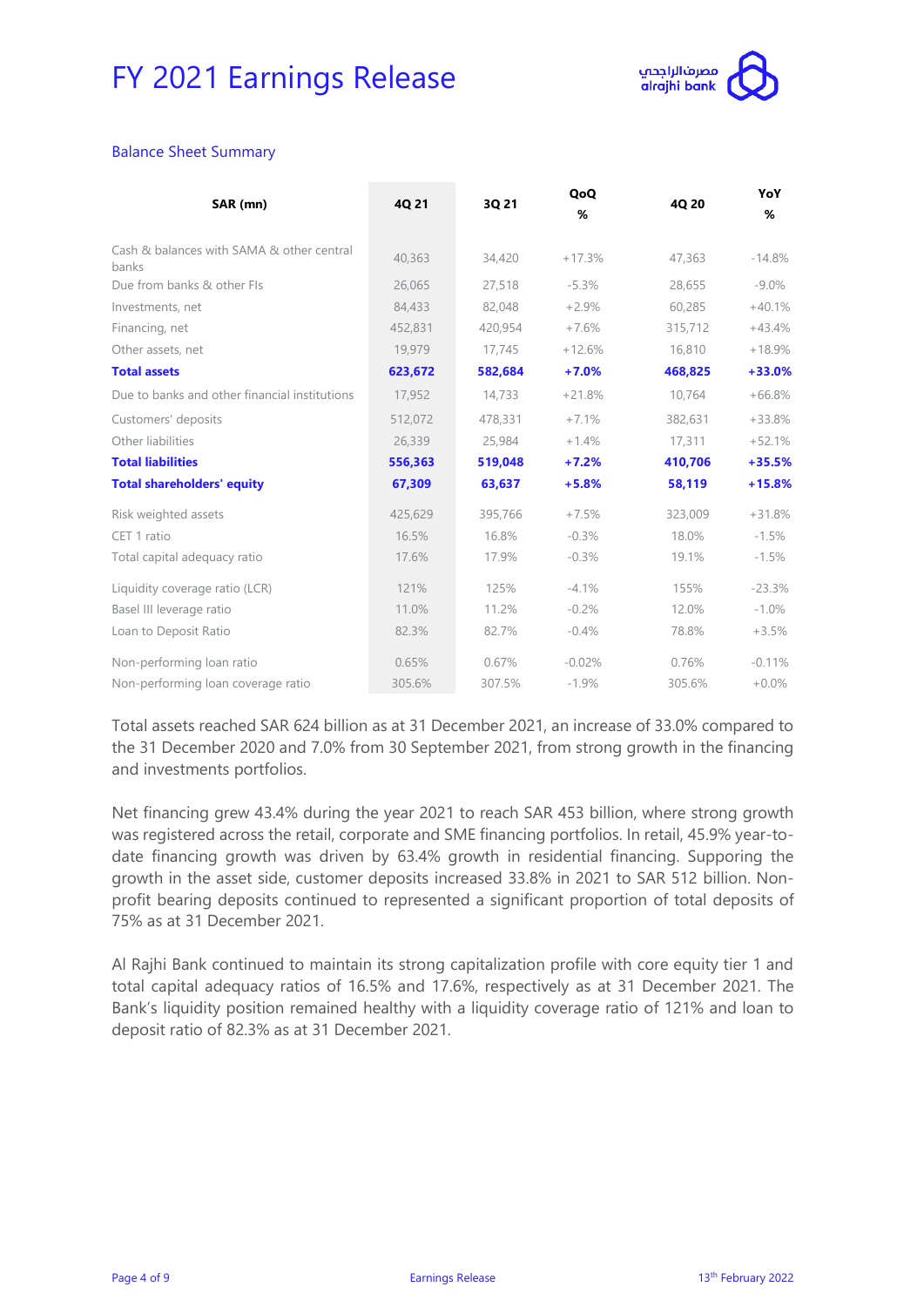

### **Segmental Performance Highlights**

#### Retail Banking

Al Rajhi Bank's retail business is the largest retail banking franchise in the Kingdom and offers a full range of financial products and banking services to individuals, such as current accounts, personal finance, and housing and auto financing.

| SAR (mn)                             | <b>FY 21</b> | <b>FY 20</b> | YoY<br>% |
|--------------------------------------|--------------|--------------|----------|
| Net financing and investment income* | 11,353       | 11,335       | $+0.2\%$ |
| Fees and other income                | 2,654        | 2,122        | $+25.1%$ |
| <b>Total operating income</b>        | 14,007       | 13,457       | $+4.1%$  |
| Operating expenses                   | (6,032)      | (6,053)      | $-0.4\%$ |
| Total impairment charge              | (1,785)      | (1, 152)     | $+55.0%$ |
| Net income for the period            | 6,189        | 6,251        | $-1.0\%$ |
| Total assets                         | 418,027      | 268,109      | $+55.9%$ |
| Total liabilities                    | 319.611      | 289,584      | $+10.4%$ |
| .                                    |              |              |          |

\* Includes the Inter-segement operating income / ( expense )

The Retail segment delivered 4.1% year-on-year total operating income growth in 2021 to reach SAR 14,007 million. Net financing and investment income grew 0.2% year-on-year to SAR 11,353 million, driven by 55.9% increase in assets, partly offset by contraction in the net financing and investment income margin. Fees and other income increased 25.1% year-on-year to SAR 2,654 million.

Operating expenses totalled SAR 6,032 million in 2021, a 0.4% decrease year-on-year. The net impairment charge for Retail amounted to SAR1,785 million 2021, an increase of 55.0% year-onyear due to the strong growth in financing recorded in 2021, while underlying credit quality remained relatively stable.

Net income for the year 2021 decrease by 1.0% compared to the same period last year to reach SAR 6,189 million.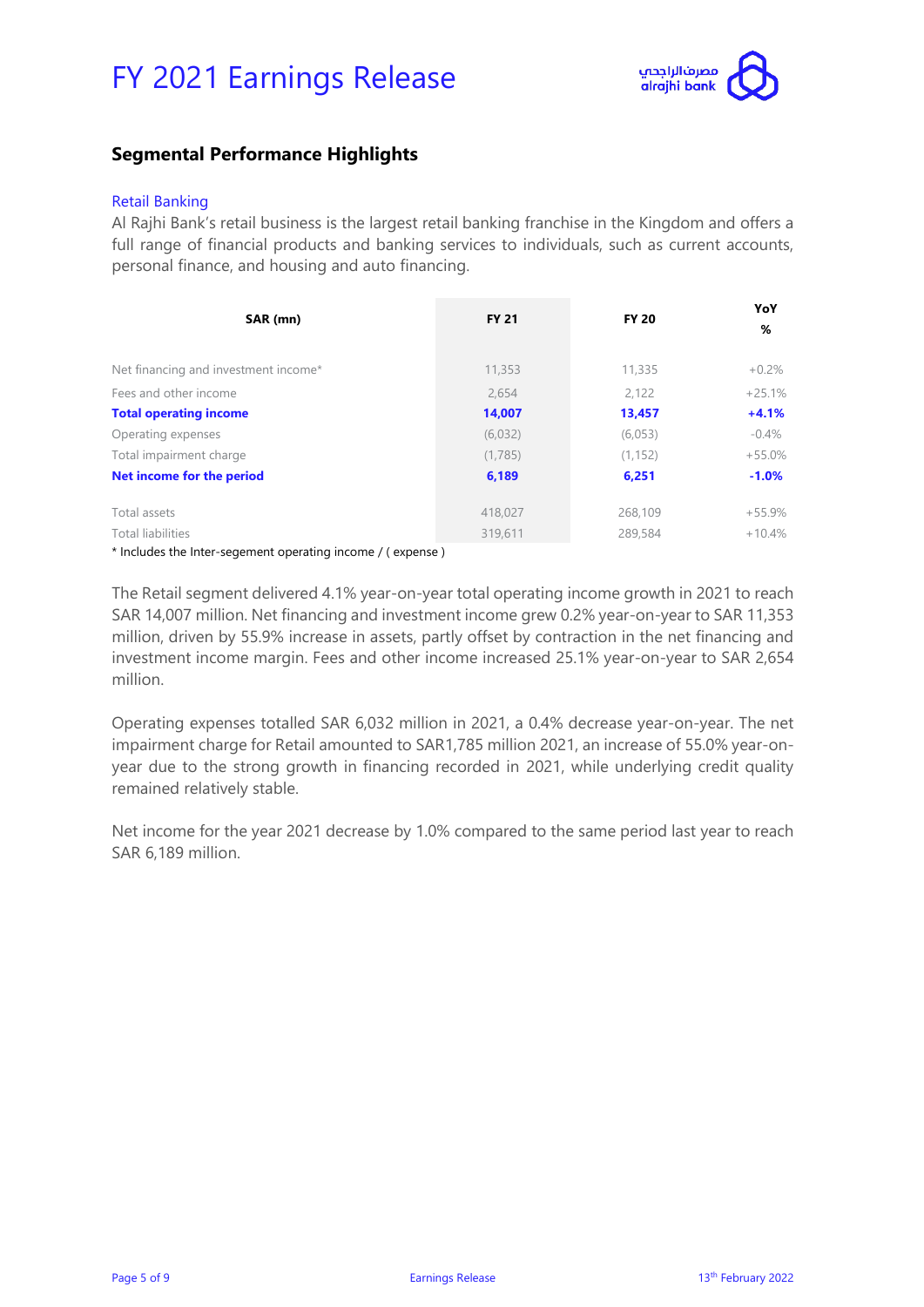

#### Corporate Banking

Al Rajhi Bank's corporate banking segment offers a comprehensive range of corporate financing facilities as well as trade finance, cash management and financial hedging and protection solutions to corporate customers.

| SAR (mn)                                                       | <b>FY 21</b> | <b>FY 20</b> | YoY<br>%  |
|----------------------------------------------------------------|--------------|--------------|-----------|
| Net financing and investment income*                           | 2,440        | 2,332        | $+4.6\%$  |
| Fees and other income                                          | 1.080        | 399          | $+170.8%$ |
| <b>Total operating income</b>                                  | 3,520        | 2,731        | $+28.9%$  |
| Operating expenses                                             | (537)        | (326)        | $+64.8%$  |
| Total impairment charge                                        | (566)        | (1,015)      | $-44.2\%$ |
| Net income for the period                                      | 2,417        | 1,390        | $+73.8%$  |
| Total assets                                                   | 88,031       | 66,837       | $+31.7%$  |
| Total liabilities                                              | 207,506      | 108,515      | $+91.2%$  |
| * Included the Inter concrete constitution income II our speal |              |              |           |

Includes the Inter-segement operating income / ( expense )

The Corporate segment's total operating income amounted to SAR 3,520 million in 2021, a 28.9% rise compared to last year. Net financing and investment income grew 4.6% year-on-year to SAR 2,440 million and fees and other income rose 170.8% to SAR 1,080 million.

Operating expenses totalled SAR 537 million in 2021, a 64.8% increase year-on-year to support asset growth. The impairment charge for Corporate Banking decreased by 44.2% to SAR 566 million in 2021 as credit quality stabilized following elevated impairments in the same period last year relating to the Covid Pandemic.

Net income of SAR 2,417 for the year 2021 was 73.8% higher than same priod last year.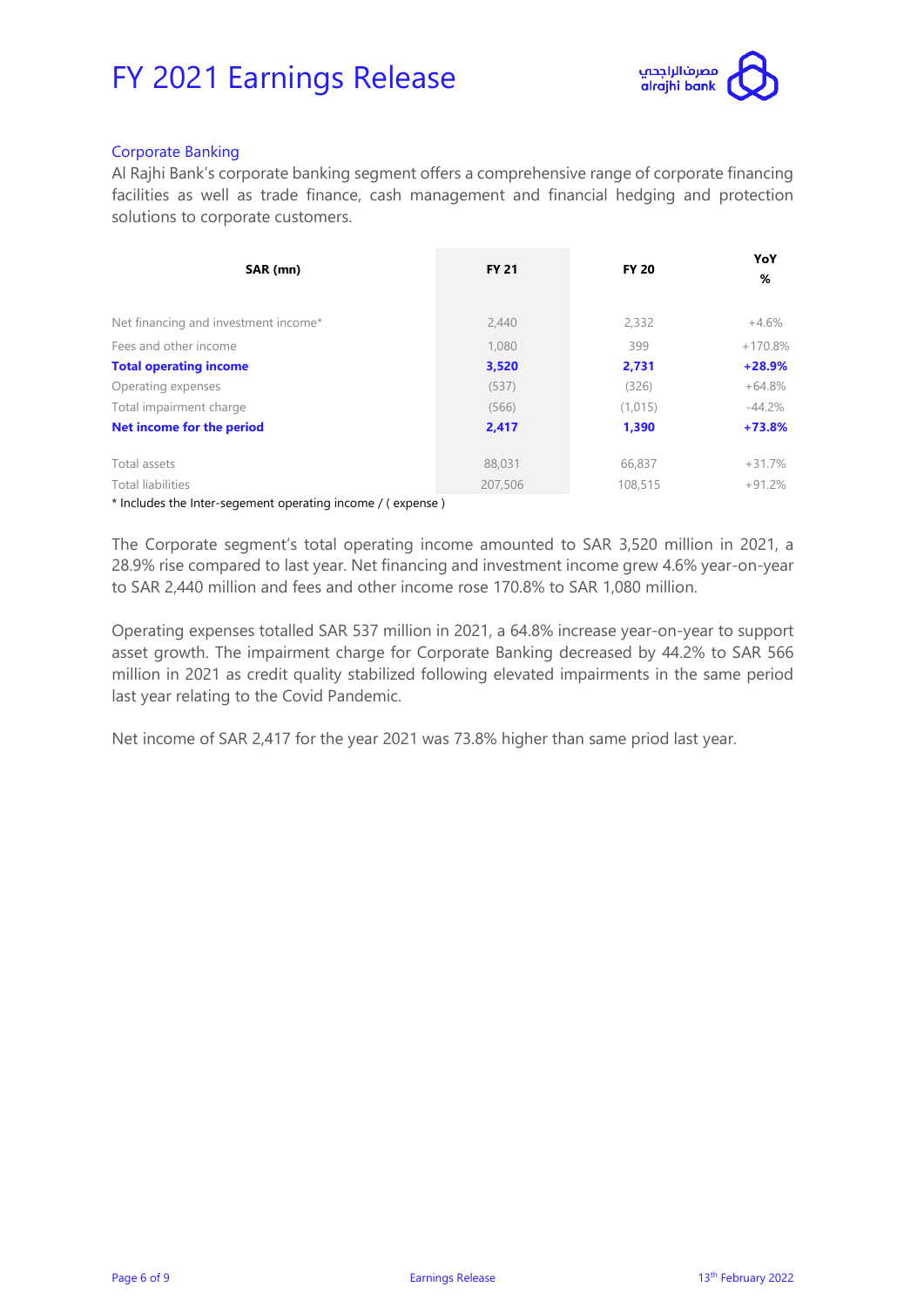

#### **Treasury**

The Treasury segment is responsible for managing the bank's financial position to accomplish successful structuring of maturities and liquidity, investment efficiency and exchange rates and offers financial hedging and protection solutions to corporate customers.

| SAR (mn)                                                   | <b>FY 21</b> | <b>FY 20</b> | YoY<br>%  |
|------------------------------------------------------------|--------------|--------------|-----------|
| Net financing and investment income*                       | 6.524        | 3,199        | $+104.0%$ |
| Fees and other income                                      | 691          | 530          | $+30.5%$  |
| <b>Total operating income</b>                              | 7,215        | 3,728        | $+93.5%$  |
| Operating expenses                                         | (185)        | (205)        | $-9.8\%$  |
| Total impairment charge                                    | 7            | 1            | $+699.0%$ |
| Net income for the period                                  | 7,037        | 3,524        | $+99.7%$  |
| Total assets                                               | 112,692      | 129,951      | $-13.3%$  |
| Total liabilities                                          | 29,157       | 12,443       | $+134.3%$ |
| * Includes the Inter-secondent energing income II evening) |              |              |           |

Includes the Inter-segement operating income / ( expense )

Treasury and Investments reported a strong performance in 2021, with operating income rising by 93.5% year-on-year to SAR 7,215 million. This was driven by higher investment balances causing a 104.0% rise in net financing and investment income to SAR 6,524 million. Fees and other income for 2021 amounted to SAR 691 million, an increase of 30.5% compared to the same period of last year.

The strong growth in operating income combined with a 9.8% reduction in operating expenses translated to 99.7% year-on-year net income growth to SAR 7,037 million for 2021.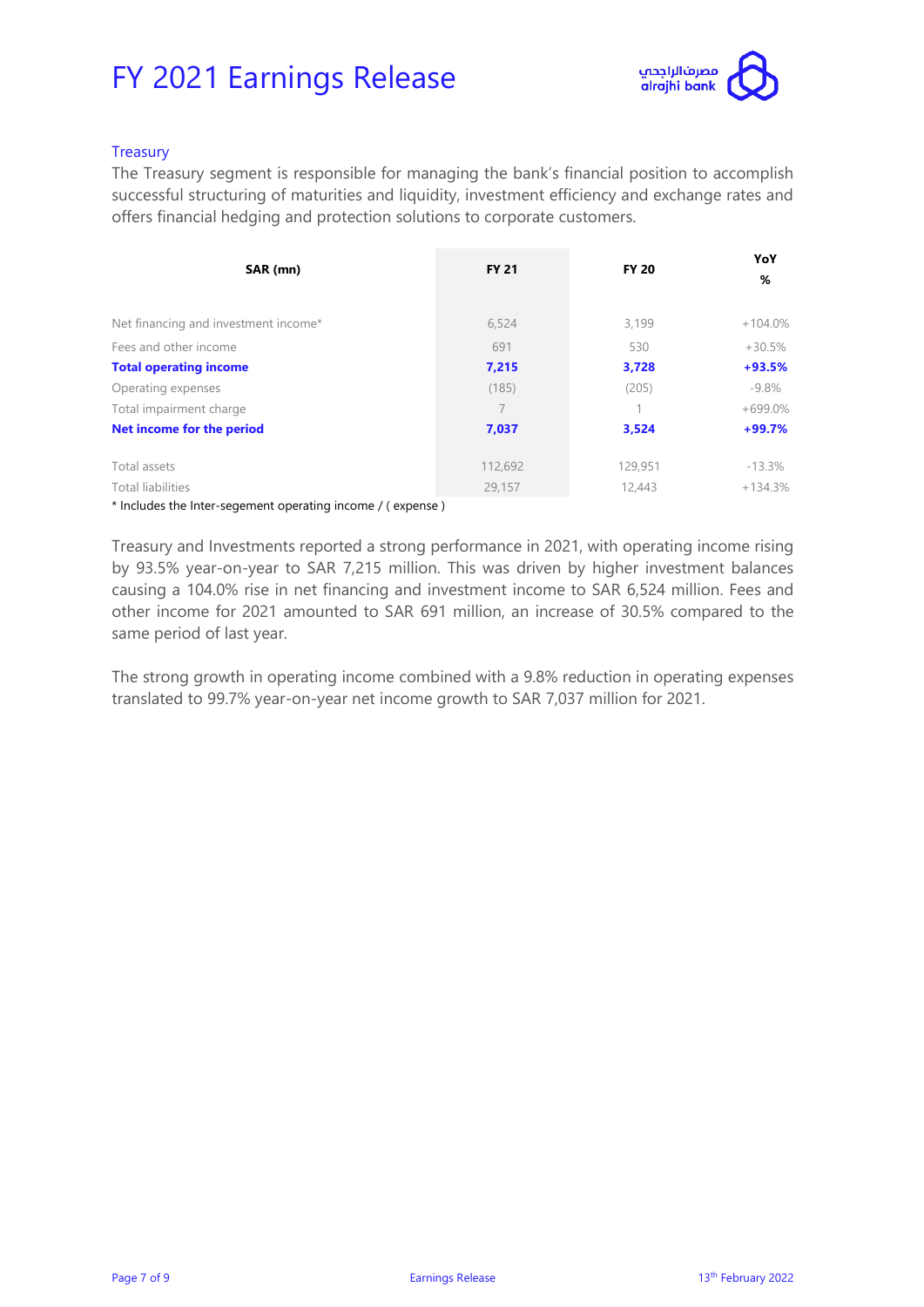

#### Al Rajhi Capital

The Bank's investment services and brokerage business offers asset management and local and international share trading services.

| SAR (mn)                            | <b>FY 21</b> | <b>FY 20</b> | YoY<br>%  |
|-------------------------------------|--------------|--------------|-----------|
| Net financing and investment income | 75           | 48           | $+57.0%$  |
| Fees and other income               | 899          | 758          | $+18.7%$  |
| <b>Total operating income</b>       | 974          | 805          | $+21.0%$  |
| Operating expenses                  | (172)        | (158)        | $+9.2\%$  |
| Net income for the period           | 802          | 648          | $+23.8%$  |
| Total assets                        | 4,922        | 3,928        | $+25.3%$  |
| Total liabilities                   | 89           | 165          | $-45.7\%$ |

Operating income for the Investment Services and Brokerage business increased by 21.0% in 2021 over the same period last year to SAR 974 million, from higher local equity market activity and improved transaction flow.

Net income for 2021 totalled SAR 802 million, a 23.8% year-on-year increase driven by the strong growth in operating income.